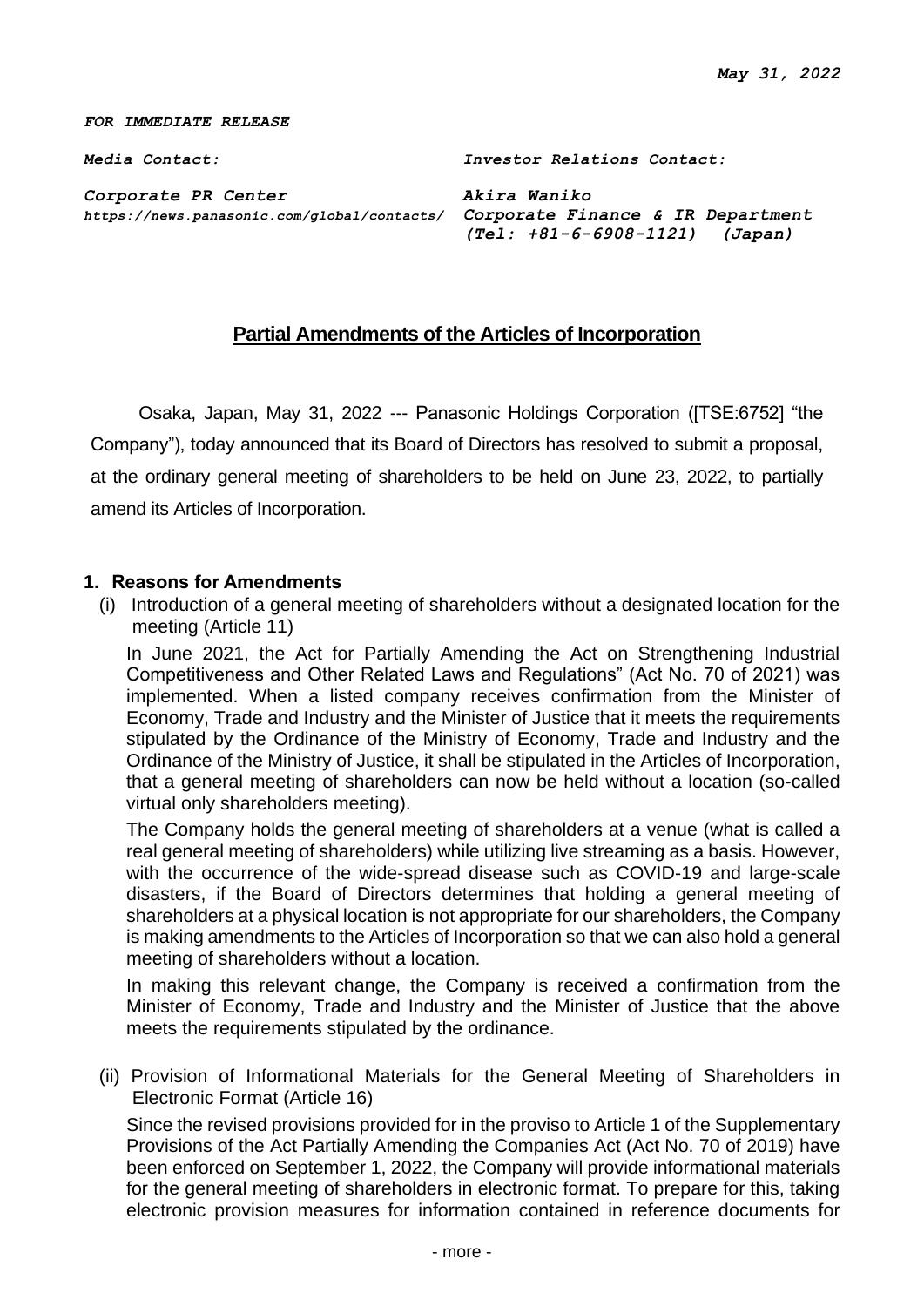general meetings of shareholders, and limiting the scope of matters to be stated in the document to be delivered to the shareholders who requested the issuance of a hard copy of the documents will be newly established.

Since the provision of Article 16 (Disclosure through Internet and Deemed Delivery of Reference Documents, etc. for General Meeting of Shareholders) of the current Articles of Incorporation will no longer be required, they will be deleted.

Accompanying the aforementioned new establishment and deletion of provisions, supplementary provisions regarding the effective date, etc., will be established. This Supplementary Provisions will be deleted after the due date.

(iii) Review of the range of the Liability limited contract (Article 22 and Article 32)

Regarding the range of Directors, etc., who can conclude the Liability limited contract, the Articles of Incorporation will be amended so that Directors and Audit & Supervisory Board Members who do not execute business can fully fulfill their expected roles by concluding a Liability limited contract.

Now amendments to Article 22, item 2 of the current Articles of Incorporation have already been approved by the Audit & Supervisory Board Members.

## **2. Details of Amendments**

The current Articles of Incorporation and proposed amendments are as follows:

|                                                                                                                                                                                                                                                                                                                                                                                                                                                                                                                                                                                                                                                                  | <u>Chaelillied portions show the amendments.</u>                                                                  |
|------------------------------------------------------------------------------------------------------------------------------------------------------------------------------------------------------------------------------------------------------------------------------------------------------------------------------------------------------------------------------------------------------------------------------------------------------------------------------------------------------------------------------------------------------------------------------------------------------------------------------------------------------------------|-------------------------------------------------------------------------------------------------------------------|
| <b>Current Articles of Incorporation</b>                                                                                                                                                                                                                                                                                                                                                                                                                                                                                                                                                                                                                         | <b>Proposed Amendments</b>                                                                                        |
| Article 11 (Convocation)<br>1. (Omitted)                                                                                                                                                                                                                                                                                                                                                                                                                                                                                                                                                                                                                         | Article 11 (Convocation)<br>1. (Unchanged)                                                                        |
| (Newly established)                                                                                                                                                                                                                                                                                                                                                                                                                                                                                                                                                                                                                                              | 2. The Company may hold a general<br>meeting of shareholders without a<br>designated location for the<br>meeting. |
| Article 16 (Disclosure through Internet and<br>Deemed Delivery of Reference<br>Documents, etc. for General Meeting<br>of Shareholders)<br>Upon convening a general meeting of<br>shareholders, the Company may be<br>deemed to have provided<br>shareholders with necessary<br>information that should be described<br>or indicated in reference documents<br>for the general meeting of<br>shareholders, business reports, non-<br>consolidated financial statements and<br>consolidated financial statements, on<br>the condition that such information is<br>disclosed through the Internet in<br>accordance with laws and ordinances.<br>(Newly established) | (Deleted)<br>Article 16 (Measures, etc., for Providing<br>Information in Electronic Format)                       |

(Underlined portions show the amendments.)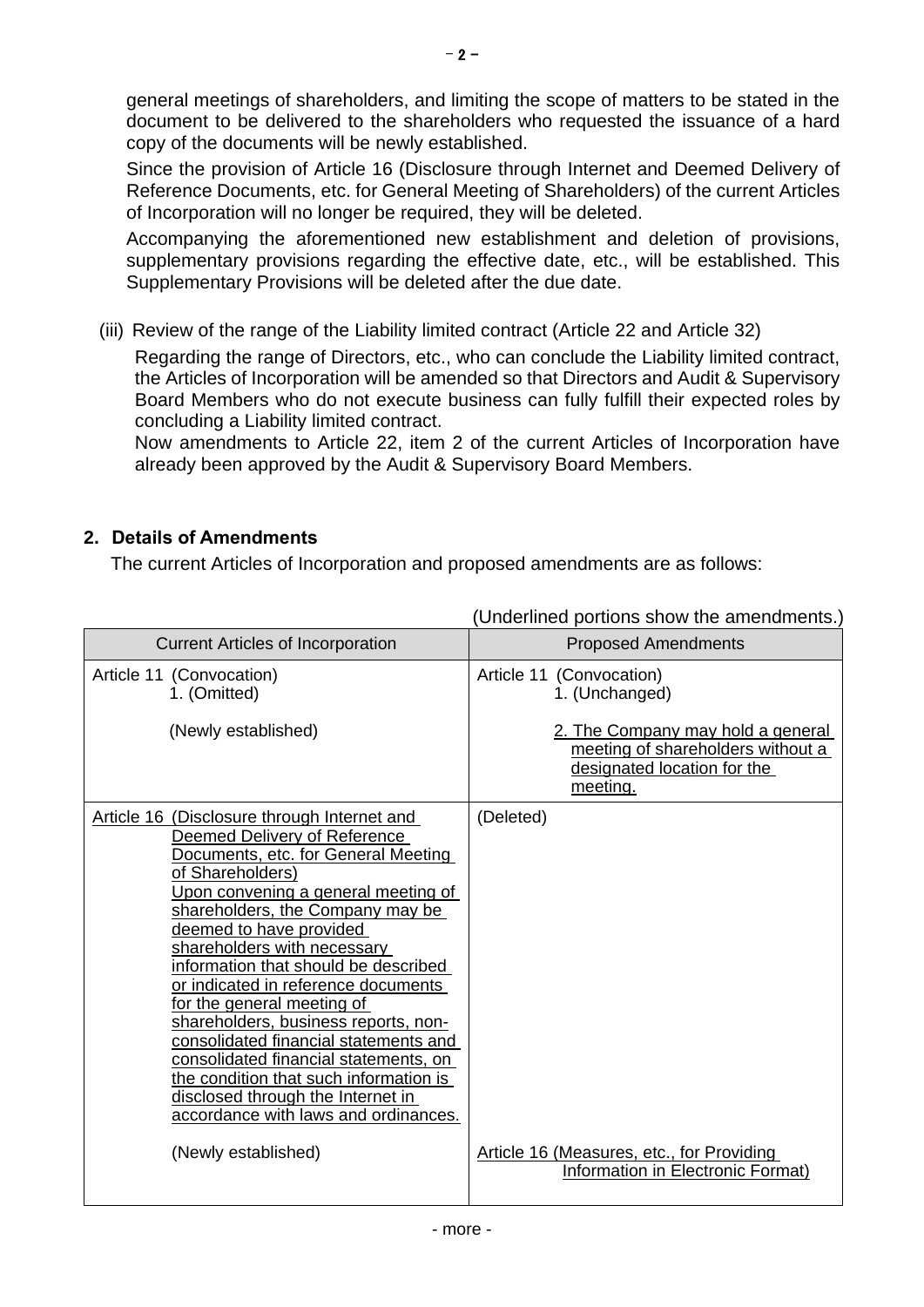| <b>Current Articles of Incorporation</b>                                                                                                                                                                                                                                                                                                                                                                         | <b>Proposed Amendments</b>                                                                                                                                                                                                                                                                                                                                                                                                                                    |
|------------------------------------------------------------------------------------------------------------------------------------------------------------------------------------------------------------------------------------------------------------------------------------------------------------------------------------------------------------------------------------------------------------------|---------------------------------------------------------------------------------------------------------------------------------------------------------------------------------------------------------------------------------------------------------------------------------------------------------------------------------------------------------------------------------------------------------------------------------------------------------------|
|                                                                                                                                                                                                                                                                                                                                                                                                                  | 1. When the Company convenes a<br>general meeting of shareholders.<br>it shall take measures for<br>providing information that<br>constitutes the content of<br>reference documents for the<br>general meeting of shareholders,<br>etc., in electronic format.                                                                                                                                                                                                |
|                                                                                                                                                                                                                                                                                                                                                                                                                  | 2. Among items for which the<br>measures for providing<br>information in electronic format<br>will be taken, the Company may<br>exclude all or some of those<br>items designated by the Ministry<br>of Justice Order from statements<br>in the paper-based documents to<br>be delivered to shareholders who<br>requested the delivery of paper-<br>based documents by the record<br>date of voting rights.                                                    |
| Article 22 (Limitation of Director's Liability)<br>1. (Omitted)                                                                                                                                                                                                                                                                                                                                                  | Article 22 (Limitation of Director's Liability)<br>1. (Unchanged)                                                                                                                                                                                                                                                                                                                                                                                             |
| 2. The Company may, pursuant to<br>Article 427, Paragraph 1 of the<br>Company Law, enter into an<br>agreement with an outside Director<br>of the Company, which limits the<br>liability for his/her actions set forth<br>in Article 423, Paragraph 1 of the<br>Company Law to the aggregate<br>amount of the amounts provided for<br>in each item of Article 425,<br>Paragraph 1 of the Company Law.             | 2. The Company may, pursuant to<br>Article 427, Paragraph 1 of the<br>Company Law, enter into an<br>agreement with a Director<br>(excluding those who is an<br>executive directors and such) of<br>the Company, which limits the<br>liability for his/her actions set<br>forth in Article 423, Paragraph 1<br>of the Company Law to the<br>aggregate amount of the<br>amounts provided for in each<br>item of Article 425, Paragraph 1<br>of the Company Law. |
| Article 32 (Limitation of Corporate Auditor's<br>Liability)<br>1. (Omitted)                                                                                                                                                                                                                                                                                                                                      | Article 32 (Limitation of Corporate Auditor's<br>Liability)<br>1. (Unchanged)                                                                                                                                                                                                                                                                                                                                                                                 |
| 2. The Company may, pursuant to<br>Article 427, Paragraph 1 of the<br>Company Law, enter into an<br>agreement with an outside<br>Corporate Auditor of the Company,<br>which limits the liability for his/her<br>actions set forth in Article 423,<br>Paragraph 1 of the Company Law<br>to the aggregate amount of the<br>amounts provided for in each item<br>of Article 425, Paragraph 1 of the<br>Company Law. | 2. The Company may, pursuant to<br>Article 427, Paragraph 1 of the<br>Company Law, enter into an<br>agreement with an Audit &<br><b>Supervisory Board Member of</b><br>the Company, which limits the<br>liability for his/her actions set<br>forth in Article 423, Paragraph 1<br>of the Company Law to the<br>aggregate amount of the<br>amounts provided for in each<br>item of Article 425, Paragraph 1<br>of the Company Law.                             |